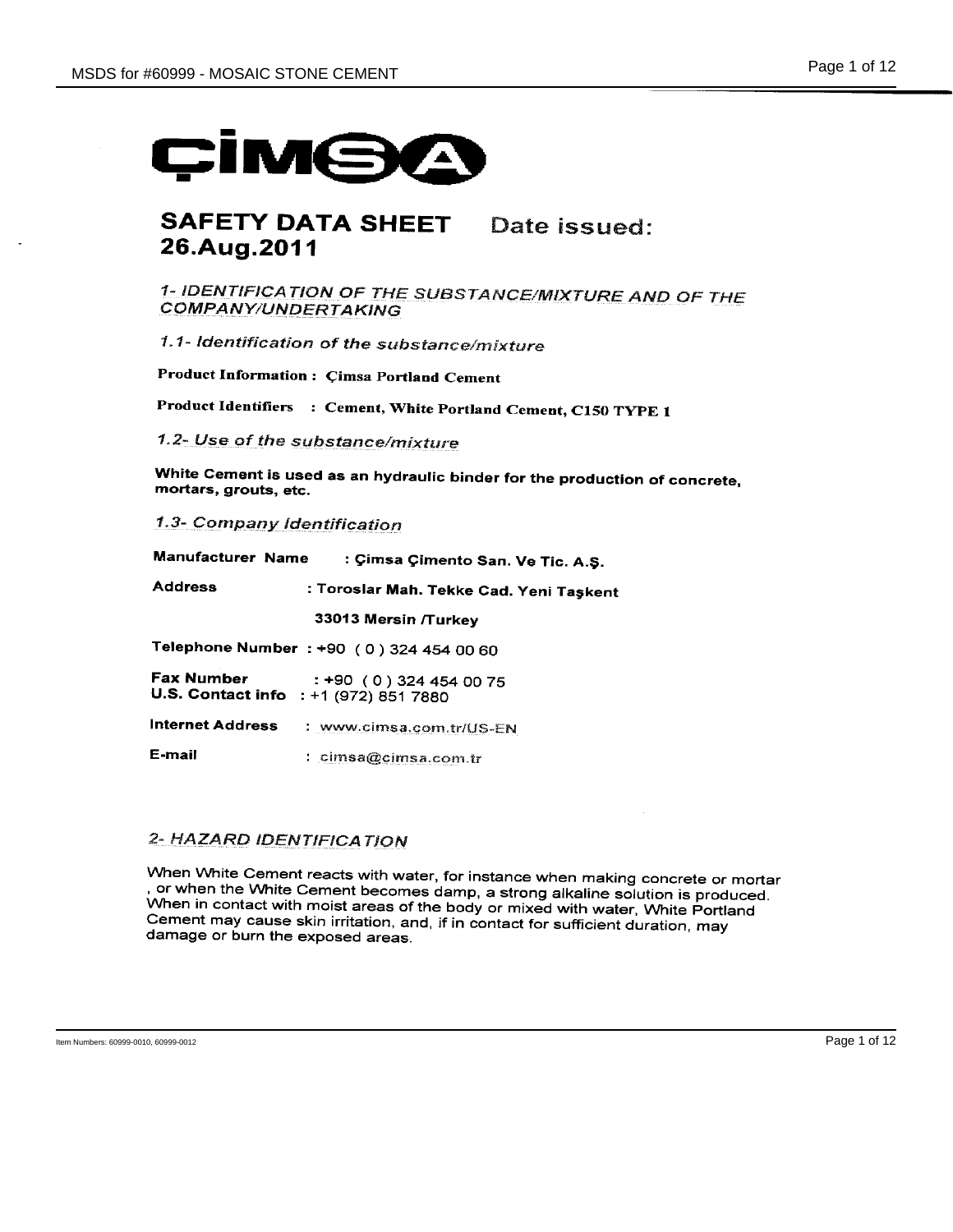# 2.1- Primary Route(s) of entry

Inhalation : Yes Skin-Eves: Yes Ingestion : No, except in accidental cases

#### 2.2- Human Health

Inhalation: Frequent inhalation of large quantities of White Cement dust over a long period of time increases the risk of developing lung diseases.

Eyes: Eye contact with White Cement (dry or wet) may cause serious and potentially irreversible injuries.

Skin: White Cement may have an irritating effect on moist skin (due to transpiration or humidity) after prolonged contact.

Prolonged skin contact with wet White Cement or wet concrete may cause serious burns because they develop without pain without being felt (for example when kneeling in wet concrete even when wearing trousers). Repeated skin contact with wet White Cement may cause contact dermatitis.

Carcinogenicity: White Portland Cement is not recognized as a carcinogen by NTP, OSHA, or IARC. However, it may contain trace amounts of substances listed as carcinogens by these organizations.

Crystalline silica, a trace constituent, is now classified by IARC as a known human carcinogen (Group I). NTP has characterized respirable silica as "reasonably anticipated to be a carcinogen".

For more details see Reference (1).

#### 2.3- Enviroment

Under normal use, the product is not expected to be hazardous to the enviroment.

# **3-COMPOSITION/INFORMATION ON INGREDIENTS**

# 3.1- Chemical Composition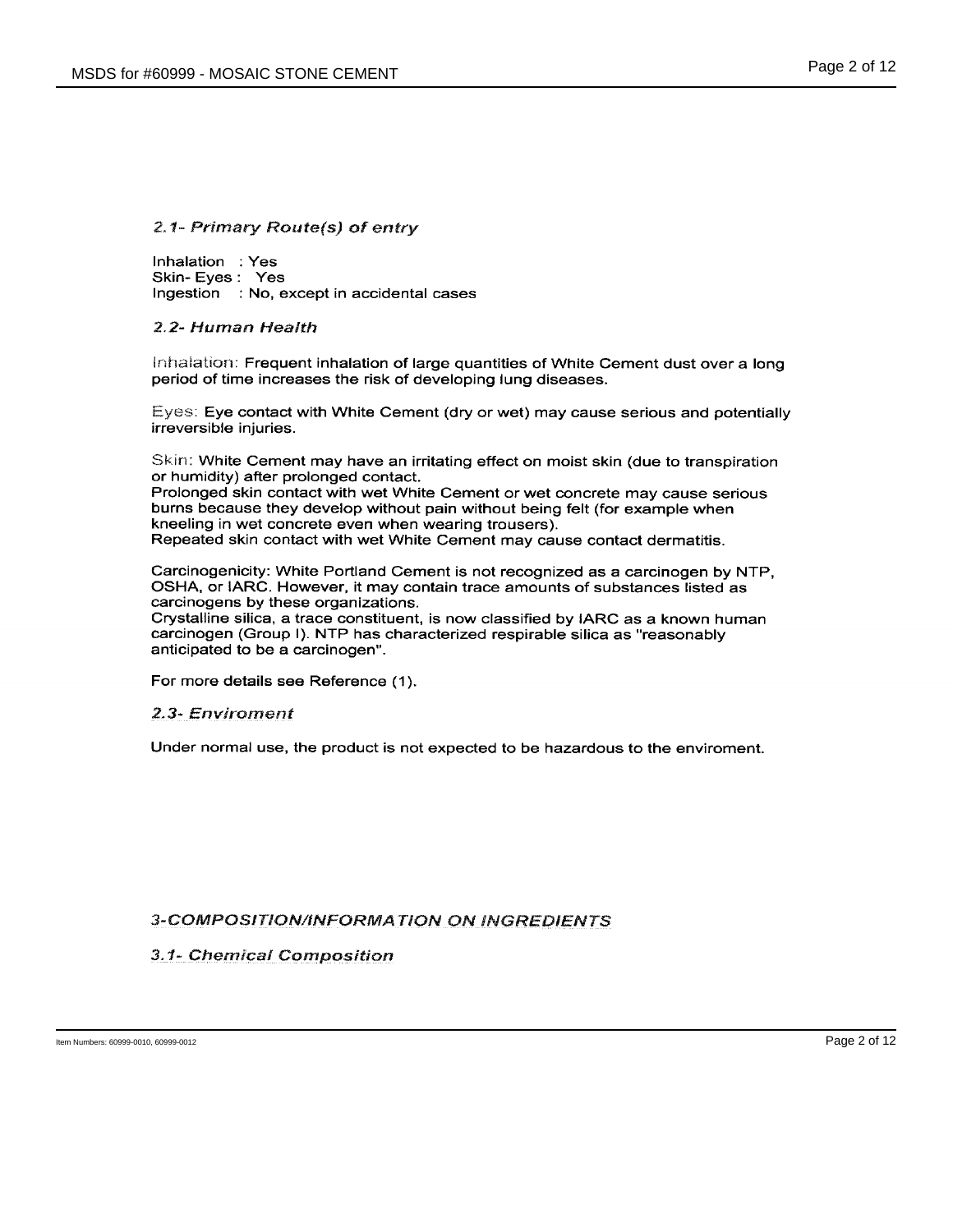| <b>Substance</b>                          | Concentration<br>range(by weight)<br>in cement) | <b>CAS No</b>   | <b>OSHA PEL-TWA</b> | <b>ACGIHTLV-TWA</b>  |
|-------------------------------------------|-------------------------------------------------|-----------------|---------------------|----------------------|
| <b>Portland Cement1</b><br><b>Clinker</b> | $95 - 100 \%$                                   | 65997-15-1      | $5 \,$ ma/m $3$     | $10$ mg/m $3$        |
| Limestone                                 | $0 - 5 \%$                                      | $1317 - 65 - 3$ | 5 <sub>mq</sub> /m3 | 3mg/m3               |
| Gypsum                                    | $2 - 5%$                                        | 13397-24-5      | 5 <sub>mg</sub> /m3 | 10 <sub>ma</sub> /m3 |

EC Number of White Cement: 0086 - CPD - 458580

# 3.2- Components Presenting a Health Hazard

| ℅         | CAS No     | OSHA PEL-TWA(mg/m^3)                                       | <b>ACGIH TLV-TWA</b>          |
|-----------|------------|------------------------------------------------------------|-------------------------------|
| 100       | 65997-15-1 | $15(T)$ ;<br>5(R)                                          | 10 $mq(T)/m3$                 |
| $2 - 5$   | 13397-24-5 | $15(7)$ ;<br>5(R)                                          | 10 $mg(T)/m3$                 |
| $0 - 5$   | 1317-65-3  | $15(T)$ ;<br>5(R)                                          | 10 $mg(T)/m3$                 |
| $0 - 3$   | 1305-78-8  | 5(T)                                                       | 2 mg(T)/m3                    |
| $0 - 3$   | 1309-48-4  | 15(T)                                                      | 10 mg(T)/m3                   |
| $0 - 0.1$ | 14808-60-7 | (10/(%Si<br>$O(2+2)$<br>(R)<br>(30/(%Si<br>$O(2+2)$<br>(T) | $0.05 \text{ mg(R)}$ quartz/m |
|           |            |                                                            |                               |

White Cement may contain trace amounts of chemical compounds like free CaO, free MgO and Na compounds, chromium, nickel.

# **4- FIRST AID MEASURES**

When contacting a physician, take this SDS with you.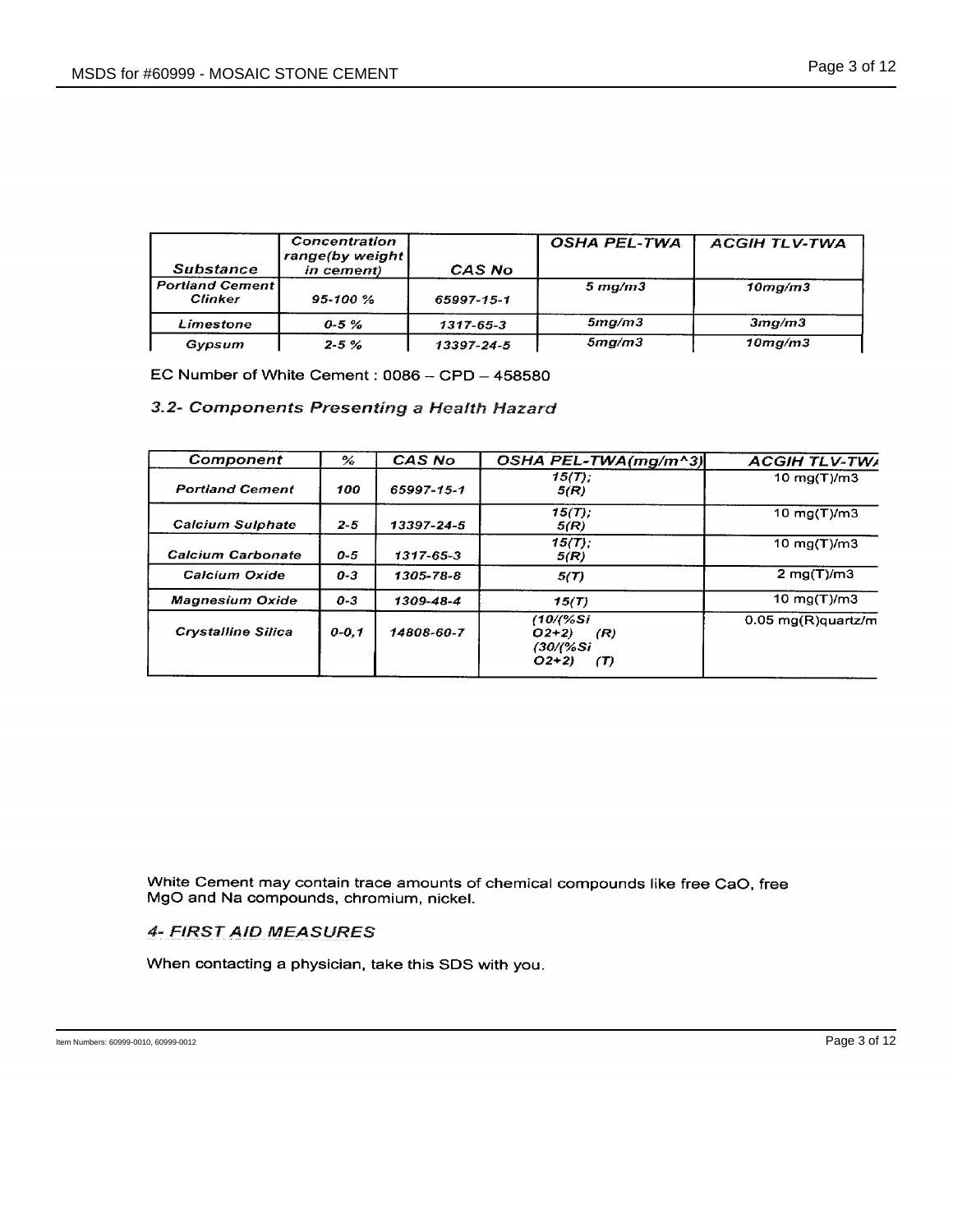## 4.1- After significant accidental inhalation

Move person to fresh air. Dust in throat and nasal passages should clear spontaneously. Contact a physician if irritation persists or later develops or if discomfort, coughing or other symptoms persist.

# 4.2- After contact with eyes

Do not rub eye as additional cornea damage is possible as a result of mechanical stress. Remove any contact lenses and open the eyelid(s) widely to flush eye(s) immediately by thoroughly rinsing with plenty of clean water for at least 45 minutes to remove all particles. If possible, use isotonic water (0,9 % NaCl). Contact a specialist of occupational medicine or an eye specialist.

#### 4.3- After skin contact

For dry White Cement, remove and rinse abundantly with water. For wet White Cement, wash skin with water. Remove contaminated clothing, footwear, watches, etc. and clean thoroughly before re-using them. Seek medical treatment in all cases of irritation or burns.

# 4.4- After significant accidental ingestion

Do not induce vomitting. If person is conscious, wash out mouth with water and give plenty of water to drink. Get immediate medical attention or contact the anti poison center.

## **5- FIRE FIGHTING MEASURES**

# 5.1- Flashpoint and method

White Cements are non-combustible and non-explosive and will not facilitate nor support combustion of other materials.

#### 5.2- Extinguishing media

All types of extinguishing media are suitable.

#### 5.3- Fire fighting equipment

White Cement poses no fire-related hazards. No need for specialist protective equipment for fire fighters.

## **5.4- Combustion Products**

**None**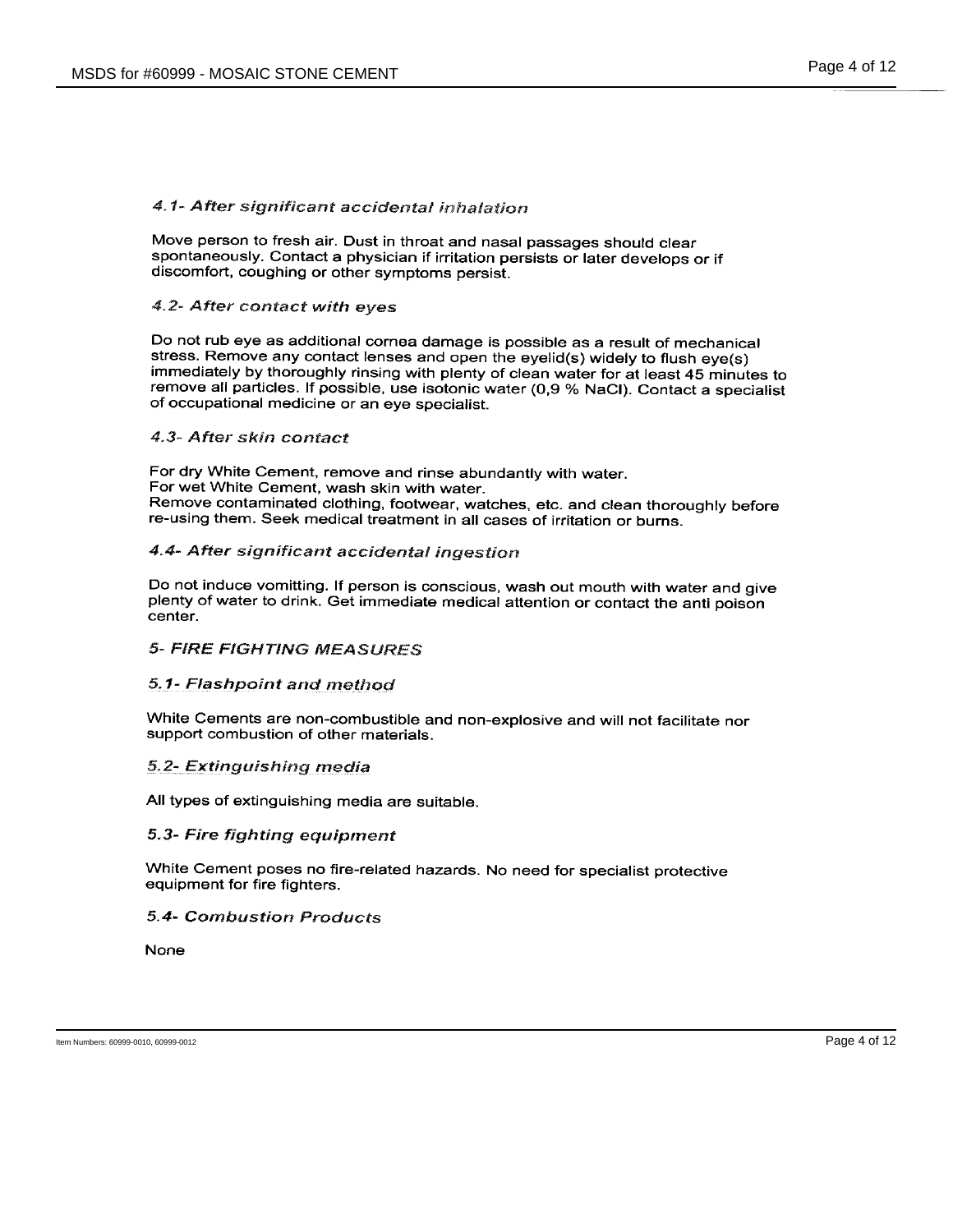# 5.5- Flammable limits:

Lower explosion limit (LEL) : Not applicable Upper explosion limit (UEL) : Not applicable

# **6- ACCIDENTAL RELEASE MEASURES**

# 6.1- Personal protective measures

Wear protective equipment as described under heading 8 and follow the advice for safe handling and use given under heading 7. Emergency procedures are not

# 6.2- Environment protection measures

Do not wash cement down sewage and drainage systems or into bodies of water (e.g. streams).

# 6.3- Methods for cleaning up

Recover the spillage in a dry state if possible.

## Dry cement:

Use dry cleanup methods that do not cause airborne dispersion, e.g. :

- Vacuum cleaner (Industrial portable units, equipped with high efficiency particulate filters (HEPA fitler) or equivalent technique).
- Wipe-up the dust by mopping, wet brushing or by using water sprays or hoses

(fine mist to avoid that the dust becomes airborn) and remove slurry. If not possible, remove by slurrying with water (see wet cement). When wet cleaning or vacuum cleaning is not possible and only dry cleaning with brushes can be done, ensure that the workers wear the appropriate personal protective equipment and prevent dust from spreading. Avoid inhalation of White Cement and contact with skin. Place spilled materials into a container. Solidify before disposal as described under heading 13.

Wet cement:

Clean up wet cement and place in a container. Allow material to dry and solidify before disposal as described in heading 13.

# 7- HANDLING AND STORAGE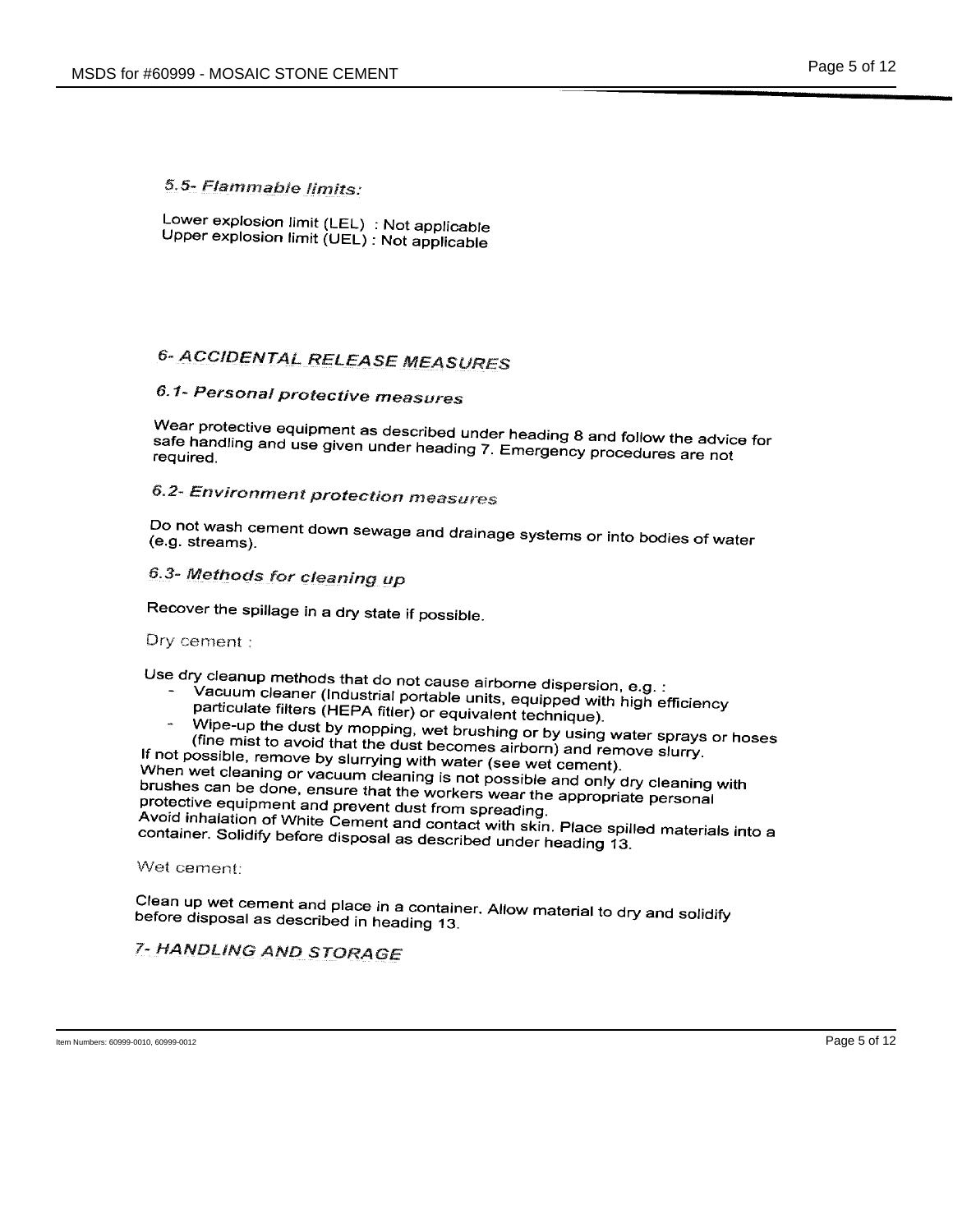Do not handle or store near food and beverages or smoking materials.

# 7.1- Handling

Follow the recommendations as given under heading 8. Avoid dust development:

- For (bagged) White cement used in open-ended mixers: first add the water and then carefully add cement. Keep the height of fall low. Start the mixing smoothly. Do not compress empty bags, except when contained in another clean bag.
- To clean up dry cement See heading 6.3

Carrying cement bags may cause sprains and strains to the back, arms, shoulders and legs. Handle with care and use appropriate control measures.

#### 7.2- Storage

Bulk White cement should be stored in silos that are waterproof, dry (internal condensation minimised), clean and protected from contamination.

Engulfment hazard: To prevent burial or suffocation, do not enter a confined space, such as a silo, bin, bulk truck, or other storage container or vessel that stores or contains cement without taking the proper security measures. Cement can build-up or adhere to the walls of a confined space. The cement can release, collapse or fall unexpectedly.

Packed products should be stored in unopened bags clear of the ground in cool, dry conditions and protected from excessive draught in order to avoid degradation of quality.

Bags should be stacked in a stable manner.

# 8- EXPOSURE CONTROLS/PERSONAL PROTECTION

# 8.1- Exposure Limit Values

| Name     | Limit Value Forl    | Limit Value<br>Tvne | Value<br>(as 8h TWA) | Unit              |
|----------|---------------------|---------------------|----------------------|-------------------|
| Portland |                     | OEL total           |                      |                   |
| Cement   |                     | inhalable dust      |                      | mg/m <sup>3</sup> |
| Cement   | <b>General Dust</b> | OEL inhable         | 10                   | mg/m <sup>3</sup> |
|          |                     | OEL                 |                      |                   |
|          |                     | alveolar fraction   | ÷                    | me/m <sup>3</sup> |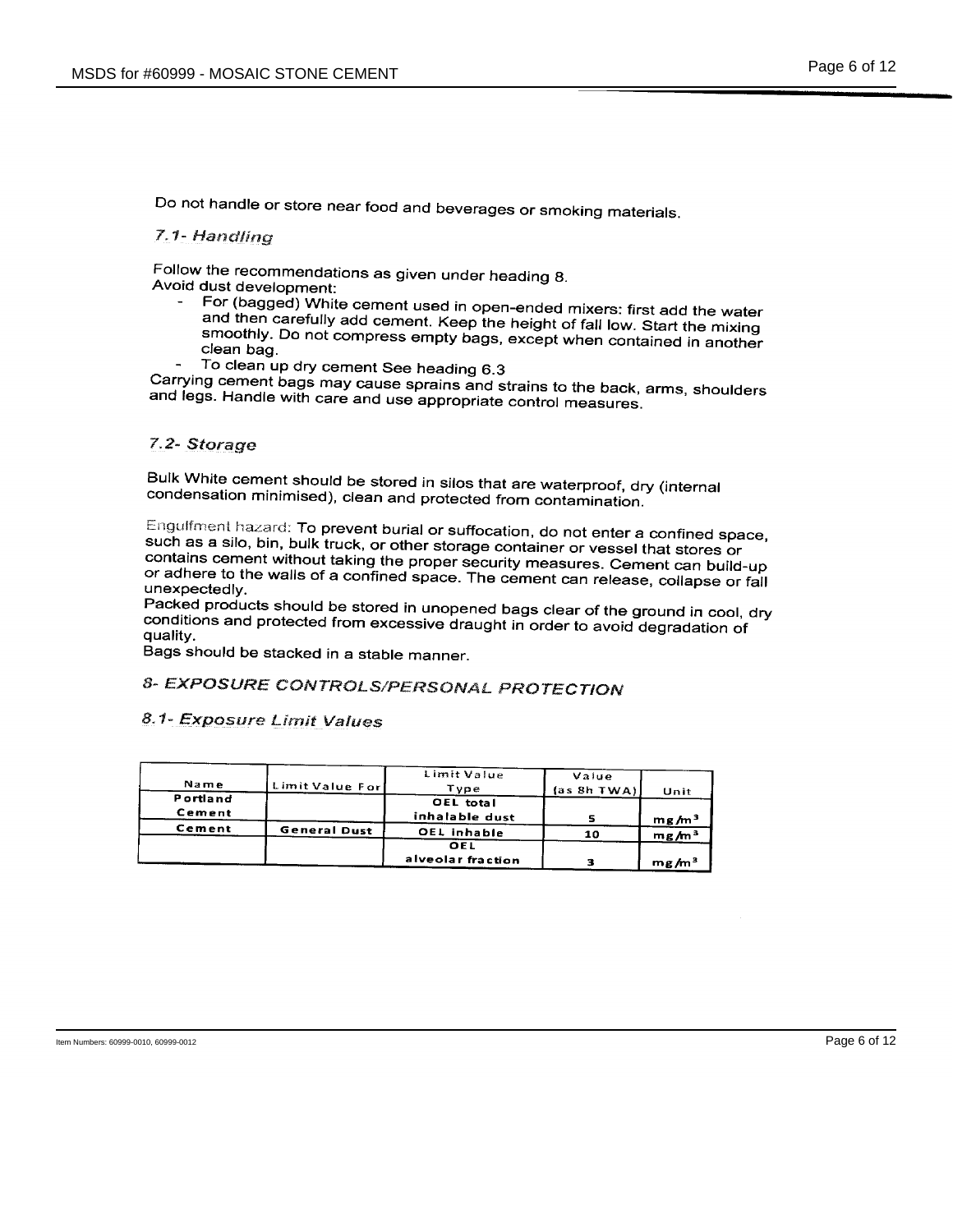# 8.2- Exposure Controls

#### 8.2.1 Occupational exposure controls

General: During work avoid kneeling in fresh mortar or concrete wherever possible. If kneeling is absolutely necessary then appropriate waterproof personal protective equipment must be worn. Do not eat, drink or smoke when working with cement to avoid contact with skin or mouth.

Immediately after working with cement or cement- containing materials, workers should wash or shower or use skin moisturisers. Remove contaminated clothing, footwear, watches, etc. And clean thoroughly before re-using them.

Respiratory Protection: When a person is exposed to dust levels above exposure limits, use appropriate respiratory protection. Avoid creating airbone dust conditons. Local exhaust ventillation is preferred since it prevents release of contaminants in to the work area by controlling it at the source. If local or general ventillation is not adequate to control dust levels below exposure limits, use MSHA/NIOSH approved respirators.

Eye Protection: Wear NIOSH approved glasses or safety goggles when handling dry or wet cement to prevent contact with eyes.

Skin Protection: Use impervious, abrasion and alkali resistant gloves (made of low soluble Cr(VI) containing material) internally lined with cotton, boots, closed longsleeved protective clothing as well as skin care products (including barrier creams) to protect the skin from prolonged contact with wet cement. Particular care should be taken to ensure that wet cement does not enter the boots.

In some circumstances, such as when laying concrete or screed, waterproof trousers or kneepads are necessary.

8.2.2 Enviromental exposure controls

According to avaliable technology.

# 9- PHYSICAL AND CHEMICAL PROPERTIES

#### 9.1- General Information

Dry White Cement is a finely ground inorganic material (odourless, white powder)

9.2- Physical Data

**Main Particle Size**  $: 7-25 \,\mathrm{\mu m}$ 

Solubility in Water ( $T = 20^{\circ}$ C) : slight (0,1-1,5 g/l)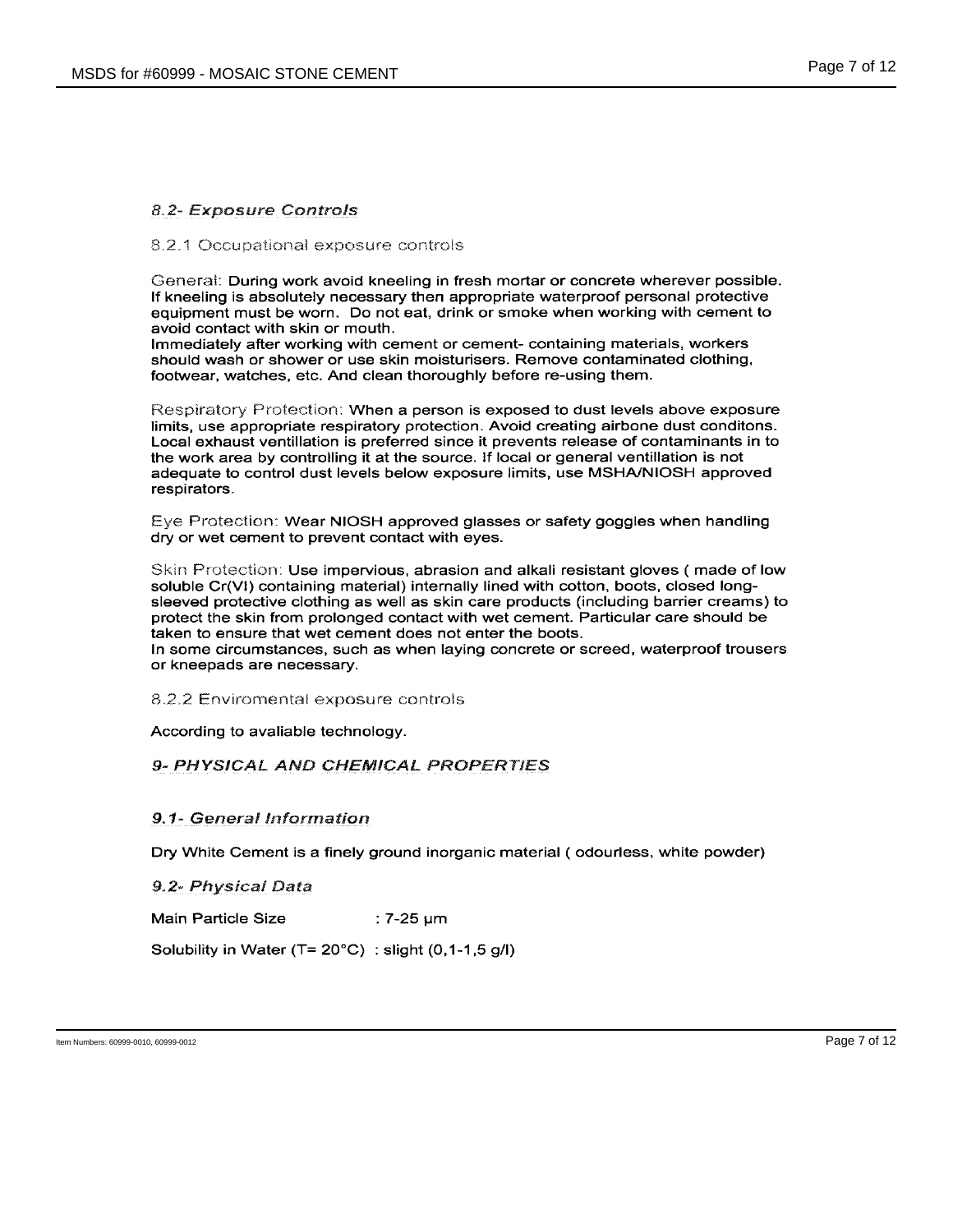| Density               | : 3,05-3,20 g/cm <sup>3</sup> |
|-----------------------|-------------------------------|
| Apparent Density (ES) | : 0,9-1,3 g/cm <sup>3</sup>   |

pH (T= 20°C in water)  $: 11 - 13$ 

**Boiling/Melting Point**  $: > 1000^{\circ}C$ 

Vapour pressure, vapour density, evaporation rate, freezing point, viscosity: Not relevant

# **10- STABILITY AND REACTIVITY**

## 10.1- Stability

Dry White Cements are stable as long as they are stored properly (see Heading 7) and compatible with most other building materials. When mixed with water, cements will harden into a stable massthat is not reactive to normal enviroments.

## 10.2- Conditions to avoid

Humidity during storage may cause lump formation and loss of producty quality.

## 10.3- Materials to avoid

Uncontrolled use of aluminium powder in wet cement should be avoided as hydrogen is produced.

#### 10.4- Hazardous decomposition products

Cements will not decompose into other hazardous by-products and do not polymerise.

# **11- TOXICOLOGICAL INFORMATION**

# 11.1- Acute effects

Eye contact: Direct contact with cement may cause corneal damage by mechanical stress, immediate or delayed irritation or inflammation. Direct contact by larger amounts of dry cement or splashes of wet cement may cause effects ranging from moderate eye irritation (e.g. conjunctivitis or blepharitis) to chemical burns and blindness.

Skin contact: Dry cement in contact with wet skin or exposure to moist or wet cement may cause thickening, cracking or fissuring of the skin. Prolonged contact in combination with abrasion can cause severe burns.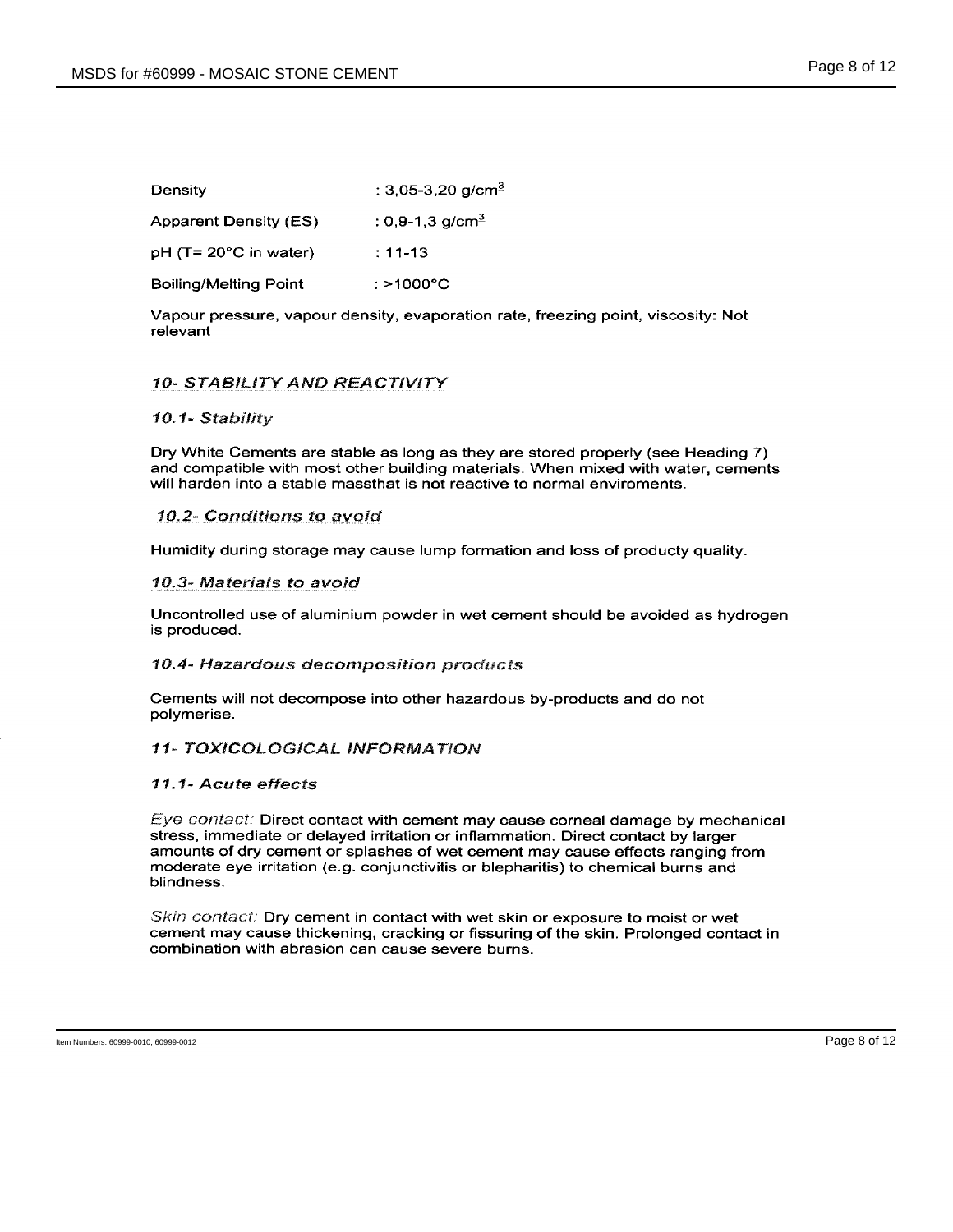Acute dermal toxicity: Limit test, rabbit, 24 hours contact, 2000 mg/kg body weightno lethality [Reference (2)].

Ingestion: Swallowing large quantities may cause irritation to the gastrointestinal tract

Inhalation: Cement may irritate the throat and respiratory tract. Coughing, sneezing, and shortness of breath may ocur following exposures in excess of occupational exposure limits.

## 11.2- Chronic effects

Inhalation: Chronic exposure to respirable dust in excess of occupational exposure limits may cause coughing, shortness of breath and may cause chronic obstructive lung disease (COPD).

Carcinogenicity: White Portland Cement is not recognized as a carcinogen by NTP, OSHA, or IARC. However, it may contain trace amounts of substances listed as carcinogens by these organizations.

Crystalline silica, a trace constituent, is now classified by IARC as a known human carcinogen (Group I). NTP has characterized respirable silica as "reasonably anticipated to be a carcinogen".

1.

Contact dermatitis/Sensitising effects: Some individuals may exhibit eczema upon exposure to wet cement, caused either by the high pH which induces irritant contact dermatitis, or by an immunological reaction to soluble Cr (VI) which elicits allergic contact dermatitis [Reference (4)]. The response may appear in a variety of forms ranging from a mild rash to severe dermatitis and is a combination of those two mechanisms. An exact diagnosis is often difficult to assess.

If the cement contains a soluble Cr (VI) reducing agent and as long as the mentioned period of effectiveness of the chromate reduction is not exceeded, a sensitising effect is not expected [Reference (3)].

# 11.3- Medical conditions aggravated by exposure

Inhaling cement dust may aggravate existing respiratory system disease(s) and/or medical conditions such as emphysema or asthma and/or existing skin and/o reye conditions.

# **12- ECOLOGICAL INFORMATION**

12.1- Ecotoxicity

The product is not expected to be hazardous to the environment (LC50 aquatic toxicity not determined). The addition of large amounts of cement to water may, however, cause a rise in pH and may, therefore, be toxic to aquatic life under certain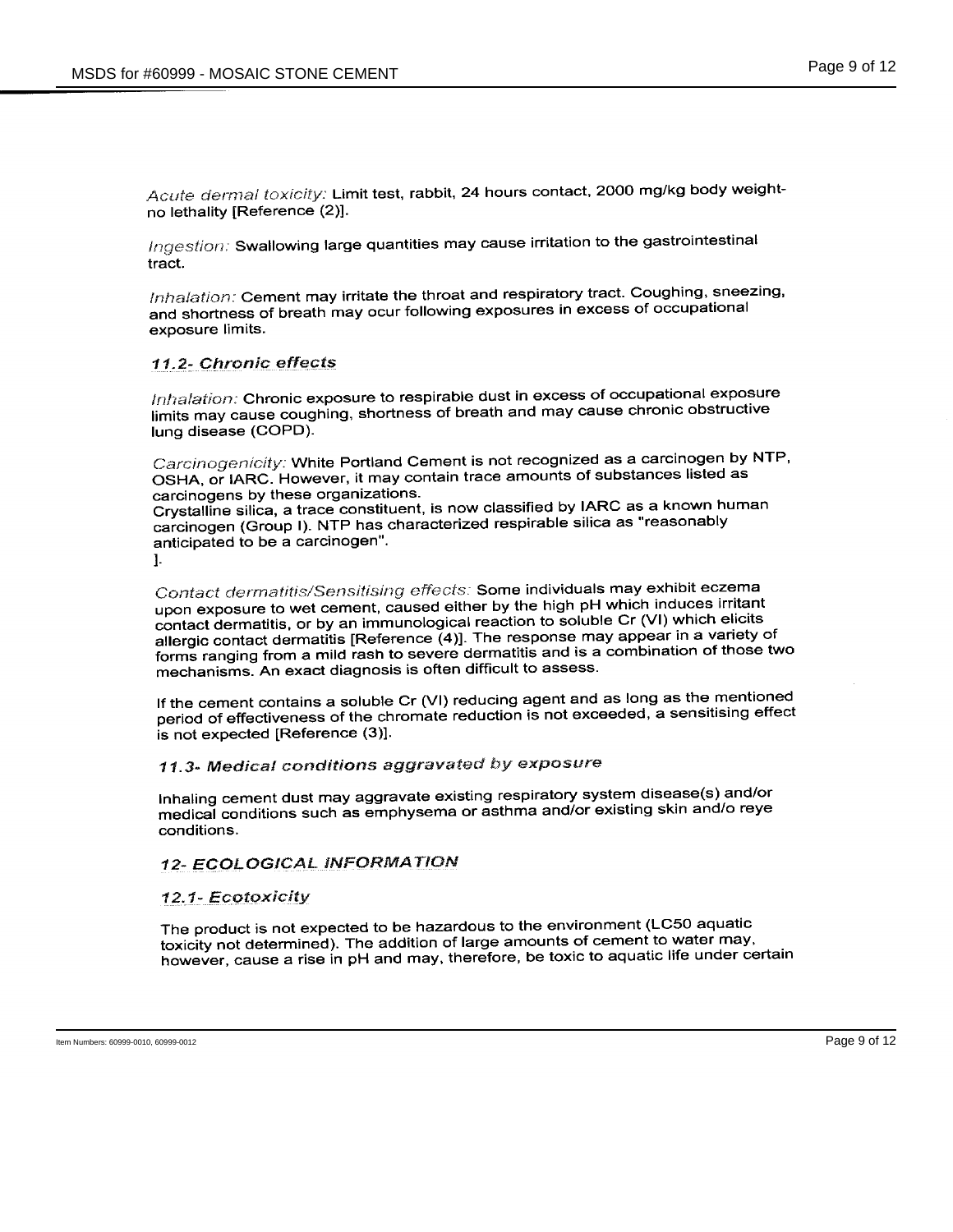#### circumstances.

#### 12.2- Mobility

Dry cement is not volatile but might become airborne during handling operations. 12.3- Persistence and degradability/Bio accumulative potential/Results of PBT assessment/Other adverse effects

Not relevant as cement is an inorganic material. After hardening, cement presents no toxicity risks.

# **13- DISPOSAL CONSIDERATIONS**

Dispose of waste in compliance with all applicable local, state and federal regulations. Dispose of packaging/containers/bags in approved landfill or incinerator according to local, state and federal regulations.

#### 14- TRANSPORT INFORMATION

Portland Cement is not hazardous under U.S.DOT regulations. **15-OTHER REGULATORY INFORMATION** 

Status under US OSHA Hazard Communication Rule, 29 CFR 1910.1200:

Portland Cement is considered a "hazardous chemical" under this regulation, and should be part of any hazard communication program. Status under CERCLA/SUPERFUND 40 CFR 117 and 302:

Not listed.

Hazard category under SARA (Title III), Sections 311 and 312:

Portland Cement qualifies as a "hazardous substance" with delayed health defects.

Status under SARA (Title III), Section 313:

Not subject to reporting requirements under section 313.

Status under the Federal Hazardous Substances Act:

Portland Cement is a "hazardous substance" subject to statutes promulgated under the subject act.

Status under California Proposition 65:

This product contains up to 0.05% of chemicals (trace elements) known to the State of California to cause cancer, birht defects or other reproductive harm. California las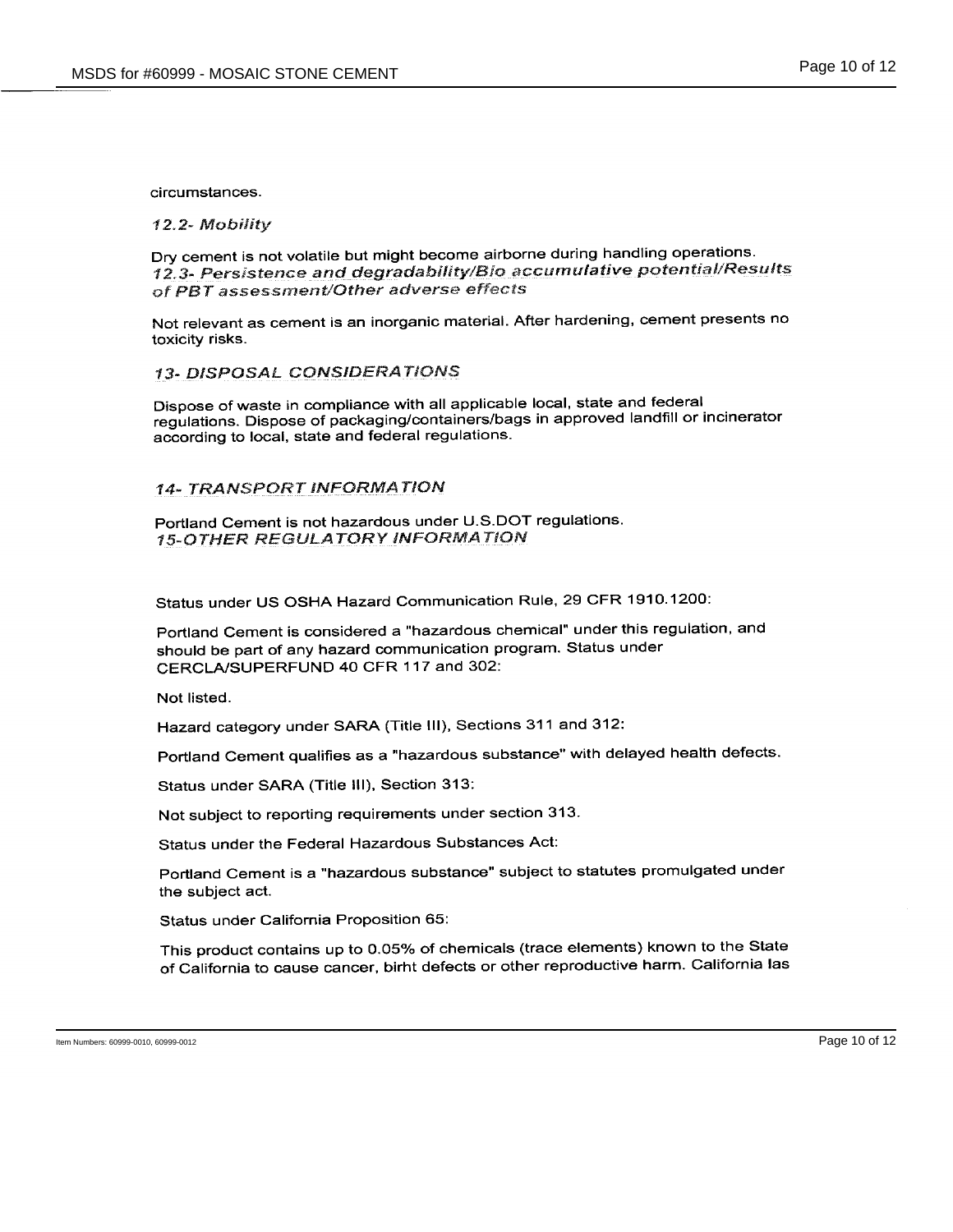requires manufacturer to give the above warning in the absence of definitive testing to prove the defined risks do not exist.

# **16- OTHER INFORMATION**

Abbreviations:

- ACGIH: American Conference of Governmental Industrial Hygieniests
- ASTM: American Society for Testing and Materials
- CAS: Chemical Abstract Service
- $\overline{\phantom{a}}$ CERCLA: Comprehensive Environmental Response, Compensation and **Liability Act**
- CFR: Code of Federal Regulations  $\omega$  .
- ft3: Cubic foot  $\sim$
- IARC: International Agency for Research on Cancer  $\sim$
- m3: Cubic meter
- $\Delta$ mg: Milligram
- MSHA: Mine Safety and Health Administration
- NIOSH: National Institute for Occupational Safety and Health
- NTP: National Toxicology Program  $\sim$  100  $\mu$
- OSHA: Occupational Safety and Health Administration
- PEL: Permissible Exposure Limit  $\omega$  .
- REL: Recommended Exposure Limit
- SARA: Superfund Amendments and Reauthorization Act  $\sim$
- TLV: Threshold Limit Value
- TSCA: Toxic Substance Control Act.  $\blacksquare$
- TWA: Time Weighted Averages  $\sim 100$
- vPvB: very persistent and very bio accumulative

References: